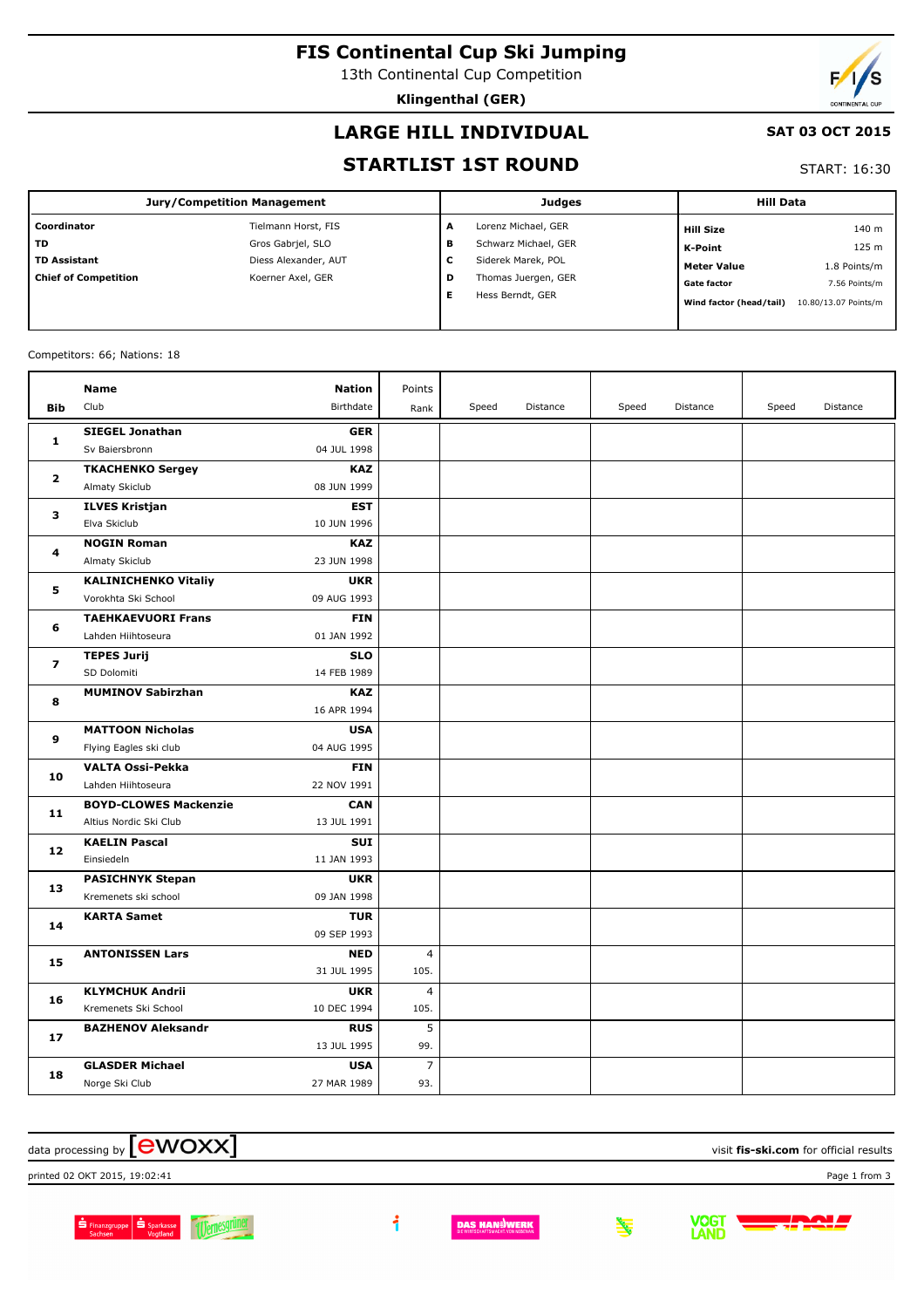# **FIS Continental Cup Ski Jumping**

13th Continental Cup Competition

**Klingenthal (GER)**

## **LARGE HILL INDIVIDUAL**

#### **SAT 03 OCT 2015**

## **STARTLIST 1ST ROUND**

START: 16:30

|                                                                             | Name                               | <b>Nation</b> | Points |       |          |       |          |       |          |
|-----------------------------------------------------------------------------|------------------------------------|---------------|--------|-------|----------|-------|----------|-------|----------|
| Bib                                                                         | Club                               | Birthdate     | Rank   | Speed | Distance | Speed | Distance | Speed | Distance |
|                                                                             | <b>WINTER Paul</b>                 | <b>GER</b>    | 11     |       |          |       |          |       |          |
| 19                                                                          | SC Willingen                       | 05 OCT 1997   | 87.    |       |          |       |          |       |          |
| 20                                                                          | <b>DESCOMBES SEVOIE Vincent</b>    | <b>FRA</b>    | 12     |       |          |       |          |       |          |
|                                                                             | Douanes - Chamonix                 | 09 JAN 1984   | 86.    |       |          |       |          |       |          |
|                                                                             | <b>BRADATSCH Sebastian</b>         | <b>GER</b>    | 13     |       |          |       |          |       |          |
| 21                                                                          | WSC 07 Ruhla                       | 08 MAY 1996   | 84.    |       |          |       |          |       |          |
|                                                                             | <b>HEINRICH Tim</b>                | <b>GER</b>    | 14     |       |          |       |          |       |          |
| 22                                                                          |                                    |               |        |       |          |       |          |       |          |
|                                                                             | Wsv Schmiedefeld                   | 06 MAY 1995   | 81.    |       |          |       |          |       |          |
| 23                                                                          | <b>MAYLAENDER Dominik</b>          | <b>GER</b>    | 16     |       |          |       |          |       |          |
|                                                                             | SC Degenfeld                       | 20 MAR 1995   | 79.    |       |          |       |          |       |          |
| 24                                                                          | <b>DELLASEGA Roberto</b>           | ITA           | 17     |       |          |       |          |       |          |
|                                                                             | GRUPPO SCIATORI FIAMME GIALLE      | 15 JUN 1990   | 77.    |       |          |       |          |       |          |
| 25                                                                          | <b>BICKNER Kevin</b>               | <b>USA</b>    | 25     |       |          |       |          |       |          |
|                                                                             | Norge Ski Club                     | 23 SEP 1996   | 66.    |       |          |       |          |       |          |
| 26                                                                          | <b>HLAVA Lukas</b>                 | <b>CZE</b>    | 32     |       |          |       |          |       |          |
|                                                                             | Dukla Liberec                      | 10 SEP 1984   | 62.    |       |          |       |          |       |          |
|                                                                             | <b>SIEGEL David</b>                | <b>GER</b>    | 33     |       |          |       |          |       |          |
| 27                                                                          | SV Baiersbronn                     | 28 AUG 1996   | 60.    |       |          |       |          |       |          |
|                                                                             | <b>SCHULER Andreas</b>             | SUI           | 35     |       |          |       |          |       |          |
| 28                                                                          | Einsiedeln                         | 30 DEC 1995   | 58.    |       |          |       |          |       |          |
|                                                                             | <b>NOMME Martti</b>                | <b>EST</b>    | 36     |       |          |       |          |       |          |
| 29                                                                          | Voru Sportschool                   | 07 AUG 1993   | 56.    |       |          |       |          |       |          |
|                                                                             | <b>INSAM Alex</b>                  | ITA           | 36     |       |          |       |          |       |          |
| 30                                                                          | S. C. GARDENA RAIFFEISEN GHERDEINA | 19 DEC 1997   | 56.    |       |          |       |          |       |          |
|                                                                             | <b>PASCHKE Pius</b>                | <b>GER</b>    | 44     |       |          |       |          |       |          |
| 31                                                                          | WSV Kiefersfelden                  | 20 MAY 1990   | 54.    |       |          |       |          |       |          |
|                                                                             | <b>BARTOL Gasper</b>               | <b>SLO</b>    | 46     |       |          |       |          |       |          |
| 32                                                                          | SSK Sam Ihan                       | 27 SEP 1991   | 52.    |       |          |       |          |       |          |
|                                                                             |                                    | <b>RUS</b>    | 46     |       |          |       |          |       |          |
| 33                                                                          | <b>ROMASHOV Alexey</b>             |               |        |       |          |       |          |       |          |
|                                                                             | Saint-Petersburg KOR1              | 29 APR 1992   | 52.    |       |          |       |          |       |          |
| 34                                                                          | <b>STEKALA Andrzej</b>             | <b>POL</b>    | 48     |       |          |       |          |       |          |
|                                                                             | Azs Zakopane                       | 30 JUN 1995   | 48.    |       |          |       |          |       |          |
| 35                                                                          | <b>KLUSEK Bartlomiej</b>           | <b>POL</b>    | 48     |       |          |       |          |       |          |
|                                                                             | LKS Klmczok Bystra                 | 15 JAN 1993   | 48.    |       |          |       |          |       |          |
| 36                                                                          | <b>TROFIMOV Roman Sergeevich</b>   | <b>RUS</b>    | 48     |       |          |       |          |       |          |
|                                                                             | Sdushor CSP N. Novgorod            | 19 NOV 1989   | 48.    |       |          |       |          |       |          |
| 37                                                                          | <b>BARTOL Tilen</b>                | <b>SLO</b>    | 48     |       |          |       |          |       |          |
|                                                                             | SSK Sam Ihan                       | 17 APR 1997   | 48.    |       |          |       |          |       |          |
| 38                                                                          | <b>PEIER Killian</b>               | <b>SUI</b>    | 49     |       |          |       |          |       |          |
|                                                                             | Vallee du Joux                     | 28 MAR 1995   | 47.    |       |          |       |          |       |          |
|                                                                             | <b>HAMANN Martin</b>               | <b>GER</b>    | 58     |       |          |       |          |       |          |
| 39                                                                          | SG Nickelhuette Aue                | 10 APR 1997   | 41.    |       |          |       |          |       |          |
|                                                                             | <b>PREVC Domen</b>                 | <b>SLO</b>    | 61     |       |          |       |          |       |          |
| 40                                                                          | Sk Triglav kranj                   | 04 JUN 1999   | 40.    |       |          |       |          |       |          |
|                                                                             | <b>BIEGUN Krzysztof</b>            | <b>POL</b>    | 66     |       |          |       |          |       |          |
| 41                                                                          | SS-R LZS Sokol Szczyrk             | 21 MAY 1994   | 38.    |       |          |       |          |       |          |
|                                                                             | <b>LAMY CHAPPUIS Ronan</b>         | <b>FRA</b>    | 75     |       |          |       |          |       |          |
| 42                                                                          | Bois D'amont                       | 10 SEP 1993   | 36.    |       |          |       |          |       |          |
|                                                                             |                                    |               |        |       |          |       |          |       |          |
| data processing by <b>[CWOXX]</b><br>visit fis-ski.com for official results |                                    |               |        |       |          |       |          |       |          |

printed 02 OKT 2015, 19:02:41 Page 2 from 3

Sachsen Sparkasse

 $\ddot{\mathbf{1}}$ 

**DAS HAN<sup>ES</sup>WERK** 

**VOGT**<br>LAND

<u>پو</u>